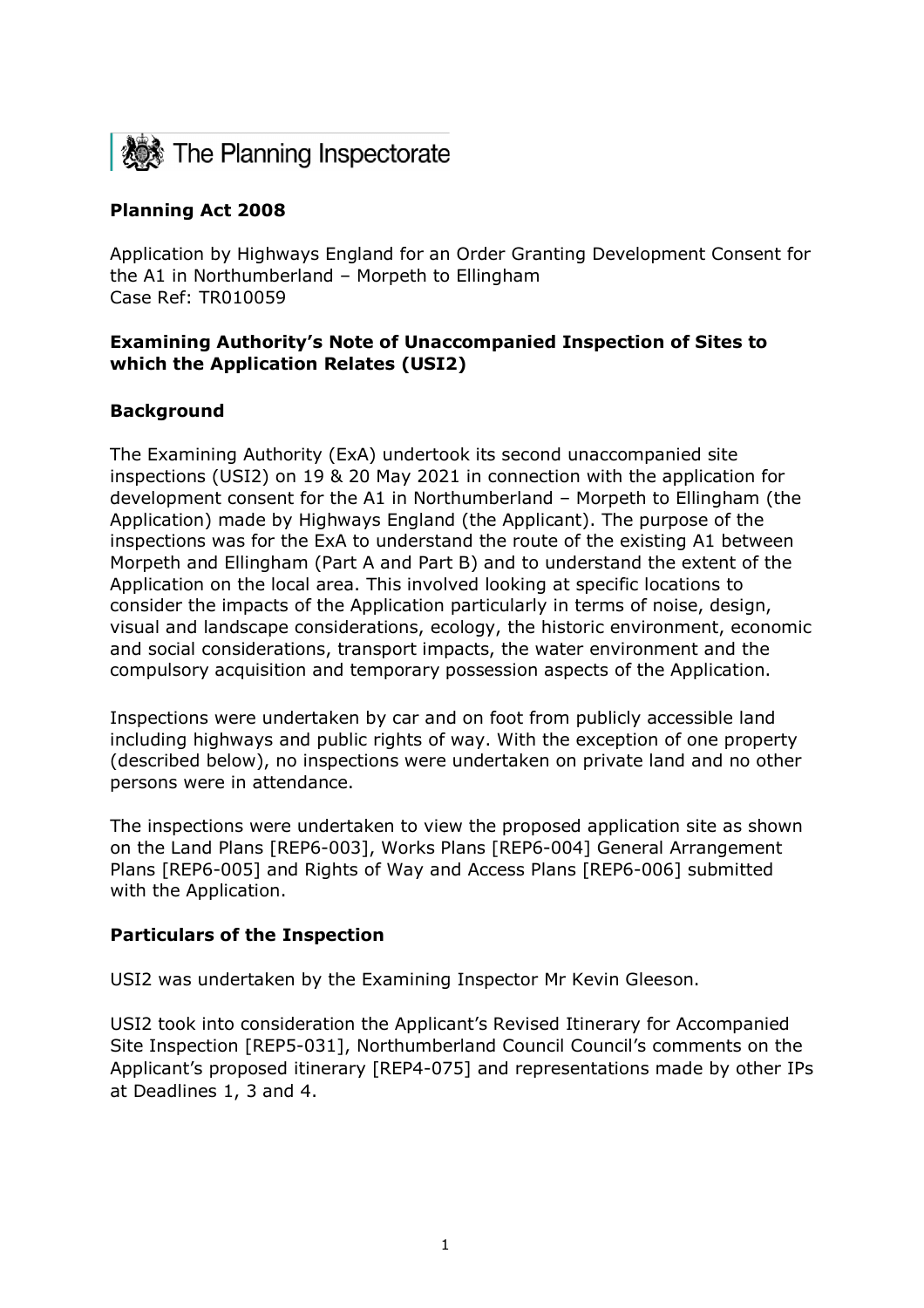## **Day 1: 19 May 2021**

The Inspection commenced at 8.45am in the vicinity of High Highlaws Road and concluded at 16:00 at the River Coquet Bridge. The weather in the morning was sunny with good visibility; in the afternoon conditions were showery with visibility poor at times.

#### **Locations visited on Unaccompanied Site Inspection:**

- A697 to High Highlaws Road, Coronation Avenue, Hebron Road and Hebron;
- Northgate Farm\*, Warreners House and Northgate House;
- St. Andrews Gardens, Northgate Hospital, West View and Fairmoor;
- Jacksons Garage Layby, Priest Bridge House, River Lyne, Floodgate Burn, start of offline section;
- Tritlington School and junction with A1;
- Fenrother, proposed Fenrother Junction, Fenrother Lane junction with A1;
- New Houses Farm and offline section;
- Causey Park Bridge, offline section and proposed detention basin;
- Causey Park Road and proposed Causey Park overbridge;
- Burgham Park Road, Burgham Park Golf Club, proposed Burgham Park underbridge and proposed detention basin;
- Helm, Eshott, East and West Forest;
- Brockenfield Loop, proposed detention basins, Longdyke Burn;
- Northumbrian Woodland Burials, Felmoor Park, Bockenfield Holiday Park;
- Bywell Road junction with A1;
- West Moor Road and proposed West Moor Junction;
- Felton Road and proposed West Moor Junction, proposed main site compound and Thirston New Houses;
- Felton Conservation Area, St Michael and All Angels Church, Felton Park;
- Public Right of Way 115/009 to existing River Coquet/ A1 bridge;
- A697 between Longhorsley and the junction with the A1.

\*At the Compulsory Acquisition Hearing 2 on 20 April [EV-040] [EV-041] the ExA raised the matter of a site inspection to consider the effects of the Proposed Development on Northgate Farm as requested by Mr Mark Hawes. Mindful of the ongoing COVID 19 restrictions and the need to prevent unnecessary travel, the ExA proposed that subject to the agreement of Mr Hawes and the Applicant the visit could take the form of an Access Required Site Visit which could go ahead without any accompanying parties. The Applicant confirmed that the proposed site inspection was supported, provided appropriate weight would be assigned to the assessment and views from a private property [REP6-044]. On this basis the site inspection to Northgate Farm was undertaken with access provided by Mr. Hawes. No discussion took place about the Application during the visit.